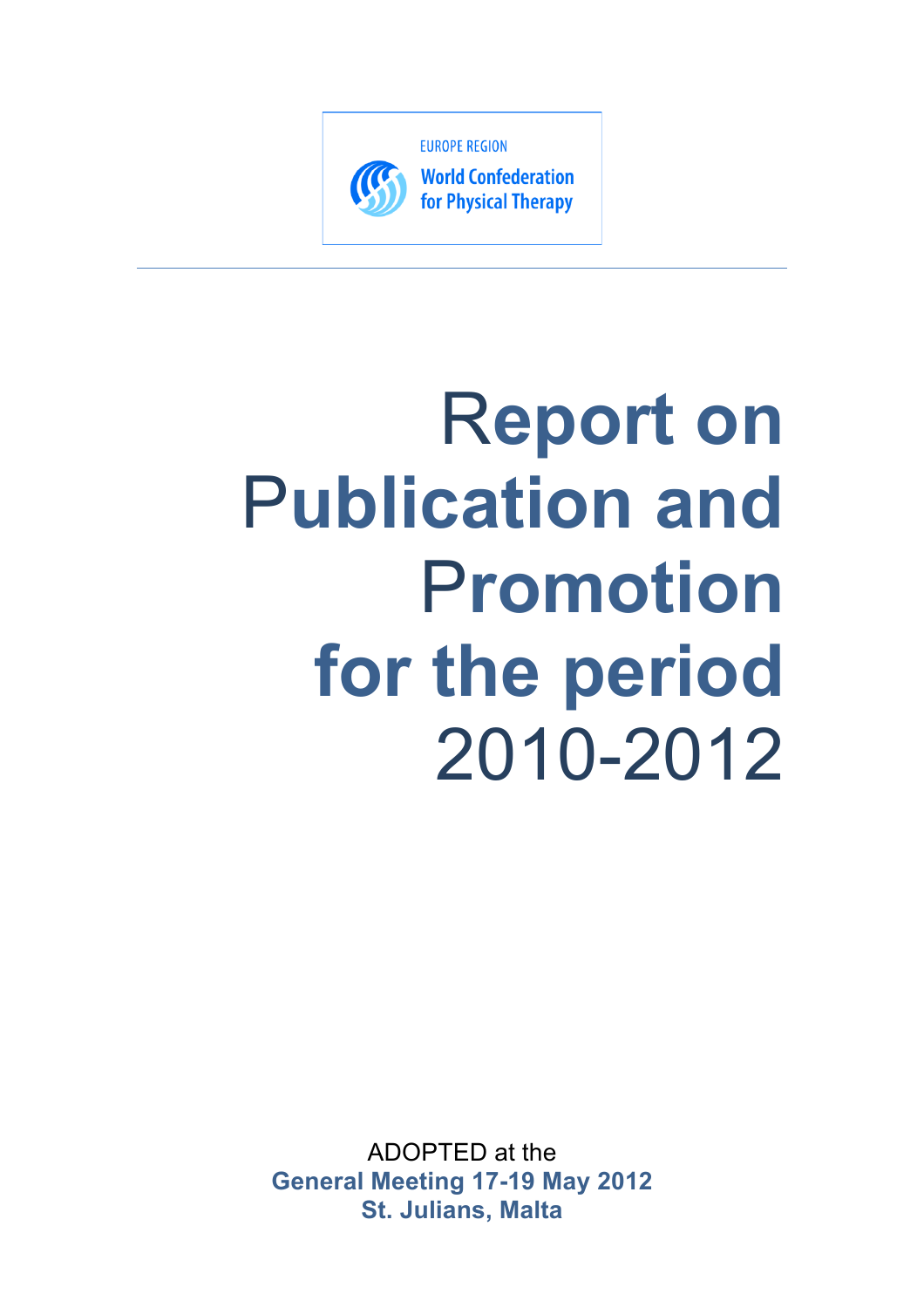#### **REPORT ON PUBLICATION AND PROMOTION FOR THE PERIOD 2010-2012**

## **European Region of the World Confederation for Physical Therapy (WCPT)**

#### **Introduction**

The main objectives for Publication and Promotion during the period 2010 – 2012 were the cooperation with the EU Institutions, the update of the ER-WCPT website, collaboration with the WCPT in the development of its database and glossary, support the 2011 WCPT Congress and continue the representation and promotion of the Region through meetings and conferences.

## **Recommended activities 2010 GM**

- **1.** Further cooperation with the EU institutions
- **2.** Mapping EU grants for possible new projects
- **3.** Implementation and evaluation of the EU Health programmes
	- Back Pain
	- Staying clean
- **4.** Further promotion of the Physiotherapy profession and of the European Region itself
- **5.** Further involvement with the Member Organisations and interactivity with them in publication and promotion matters
- **6.** Update of the ER-WCPT website
- **7.** Update of the ER-WCPT promotion material
- **8.** Collaboration with WCPT in the Development of its database and glossary of terms
- **9.** Collaboration with WCPT to not overlap or if needed to fill the gaps with both websites
- **10.** Support the 2011 WCPT Congress

# **Further cooperation with the EU Institutions, participation in meetings, further promotion of the Physiotherapy profession and of the European Region itself**

Members of the Executive Committee and the General Secretary have attended several meetings and conferences on behalf of the European Region. These include national physiotherapy conferences and also meetings of other health care groups such as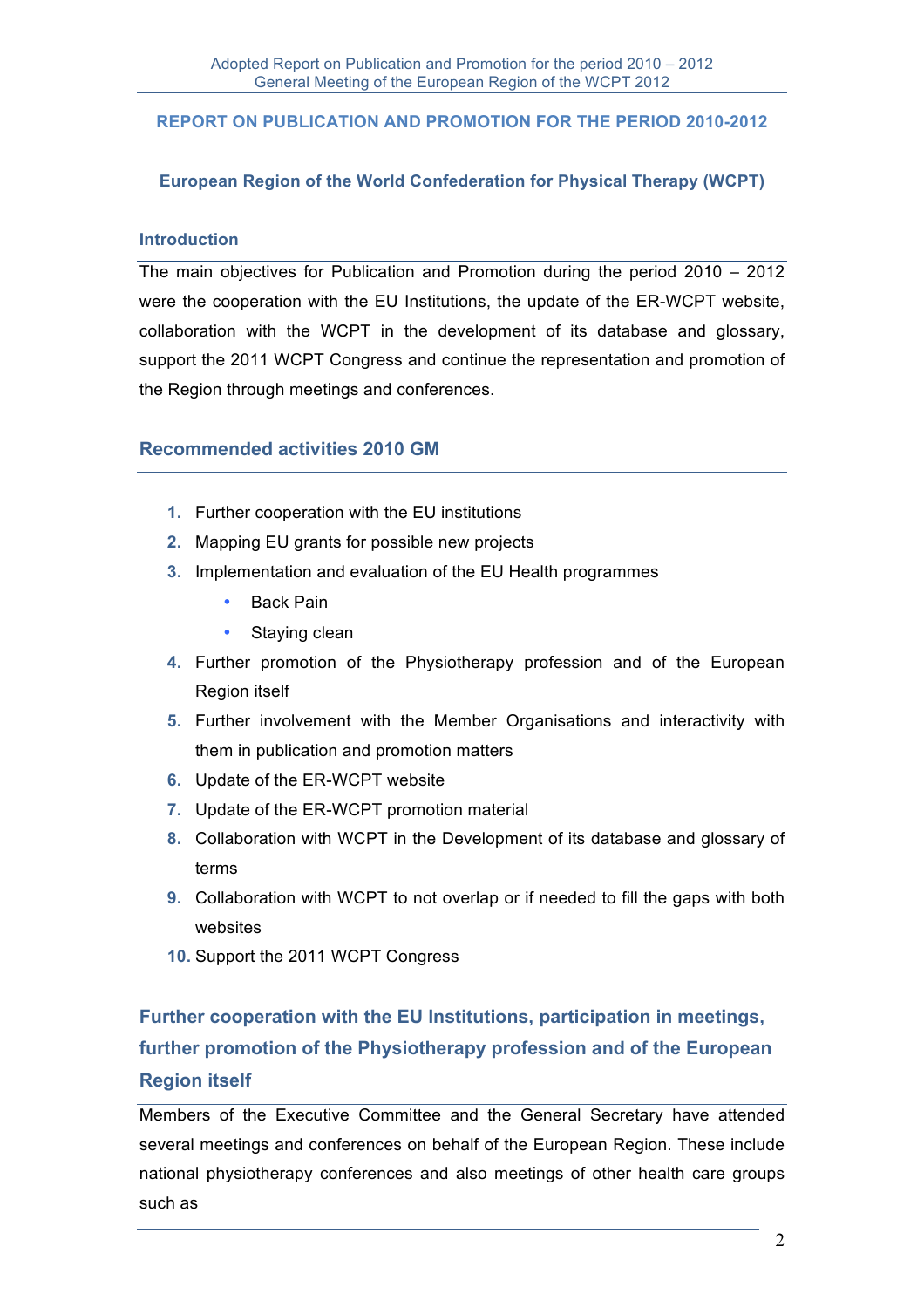- WHO Europe Committee Meeting, on an annual basis.
- European Commission DG Internal Market and DG Health and the European Parliament, regarding, the following matters:
	- Directive on Recognition of Professional Qualifications;
	- Professional card
	- Patients right on cross border.
	- EU Health Strategies.
- European Health Forum EHF (2010 2012)
- EU Open Health Forum, Brussels "Together for Health A Strategy for the EU 2020" (29 – 30 June 2010)
- Workshop on Traditional and Alternative Methods of Treatment Podgorica, Montenegro (9 September 2010)
- Ministerial Conference on "Investing in Europe's health workforce of tomorrow: scope for innovation and collaboration" – La Hulpe, Belgium (9 and 10 September 2010)
- Conference on the Bologna Process and Directive 2005/36/EC on the "Recognition of Professional Qualifications: is there scope for creative interaction?" – Brussels, Belgium (14 October 2010)
- EU Presidency Conference on Rheumatic and Musculoskeletal Diseases. Brussels, Belgium (19 October 2010)
- Ministerial Conference on Innovative approaches for chronic illnesses in public health and healthcare systems, Brussels, Belgium (20 October 2010)
- Stakeholder Conference on the 'Active and Healthy Ageing European Innovation Partnership', Brussels, Belgium (26 November 2010)
- High-Level Roundtable on "The Draft Directive on Patients' Rights in Cross-Border Healthcare Moving Forward on Health Inequalities, Patients Rights, Quality, and Safety" Solvay Library, Brussels, Belgium (1 December 2010)
- EU Presidency Conference on Chronic Respiratory Diseases
- European Public Health Alliance EPHA (2010 2012)
- European Health Professionals Associations (2010 2012)
- $7<sup>th</sup>$  and  $8<sup>th</sup>$  International Guidelines International Network (GIN) Conferences  $(2010 - 2011)$

Further information on the above-mentioned meetings is covered in the Chairman, EU and PI WG reports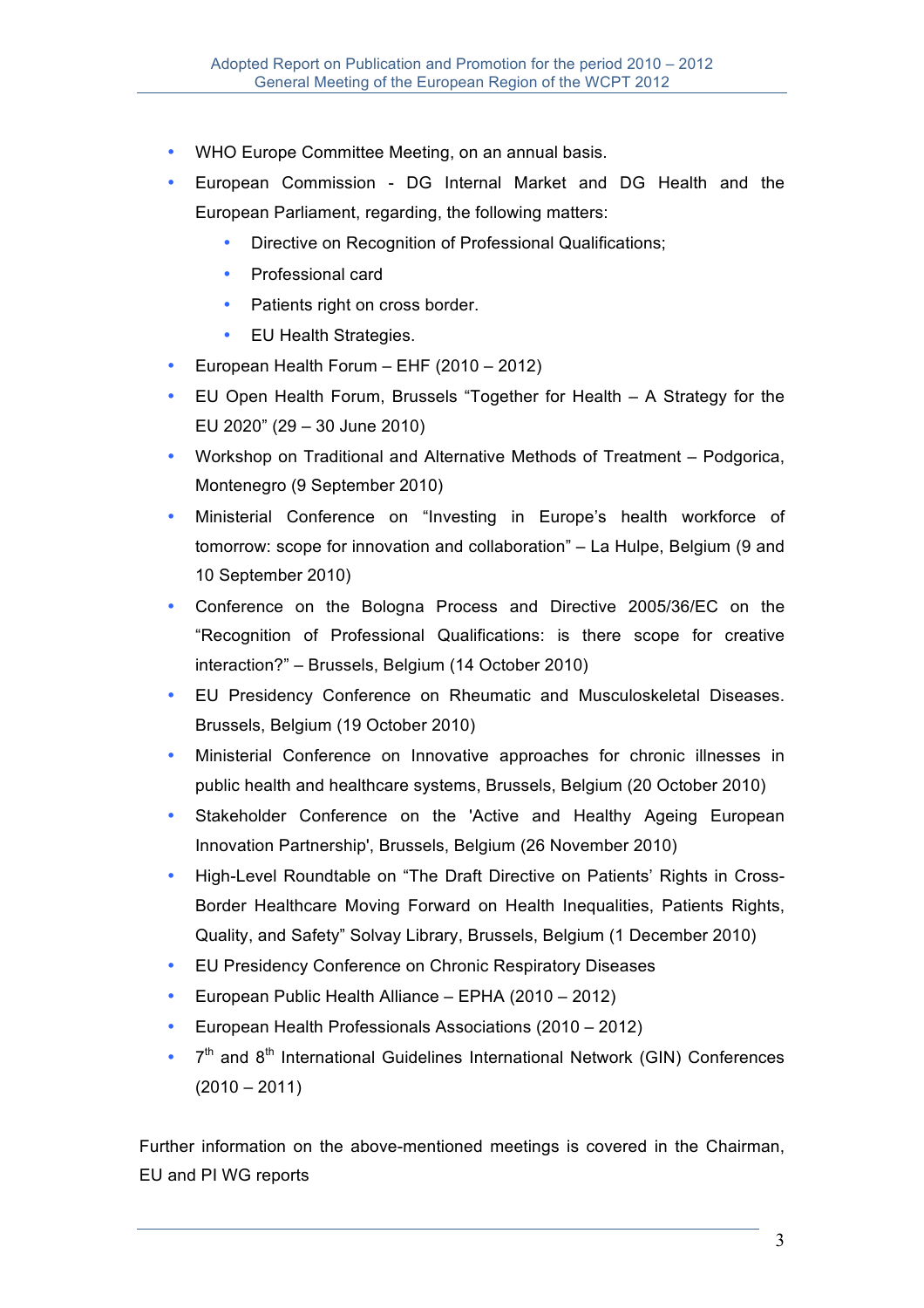The European Region of the WCPT had also contacts and meetings with the following Health Professionals associations:

- Standing Committee of European Doctors (CPME).
- Standing Committee of Nurses of the EU (PCN),
- Pharmaceutical Group of the European Union (PGEU),
- European Union of Medical Specialists (UEMS),
- European Forum for Primary Care
- Fit for Work Europe
- Council of Occupational Therapists for the European Countries (COTEC)

Finally, the ER-WCPT has requested membership for the EU Platform for Action on Diet, Physical Activity & Health.

# **Update of the ER-WCPT website**

During the period covered by this report, the Regional website has been improved in order to be better inform the Member Organisations, physiotherapists, stakeholders and public in general.

The ER-WCPT website content has been reviewed and updated with the approved policies and documents at the 2010 GM, the new members of the WGs and other relevant information.

The structure of the website has been also reviewed, re-arranged and clarified according to the demands from the WGs.

The ER-WCPT MOs have updated their national information on the website in January 2011 and January 2012.

The provider of the ER-WCPT homepage has made a security update on its servers related to our website.

During the next term, the Website, as a communication, tool will be constantly updated and improved.